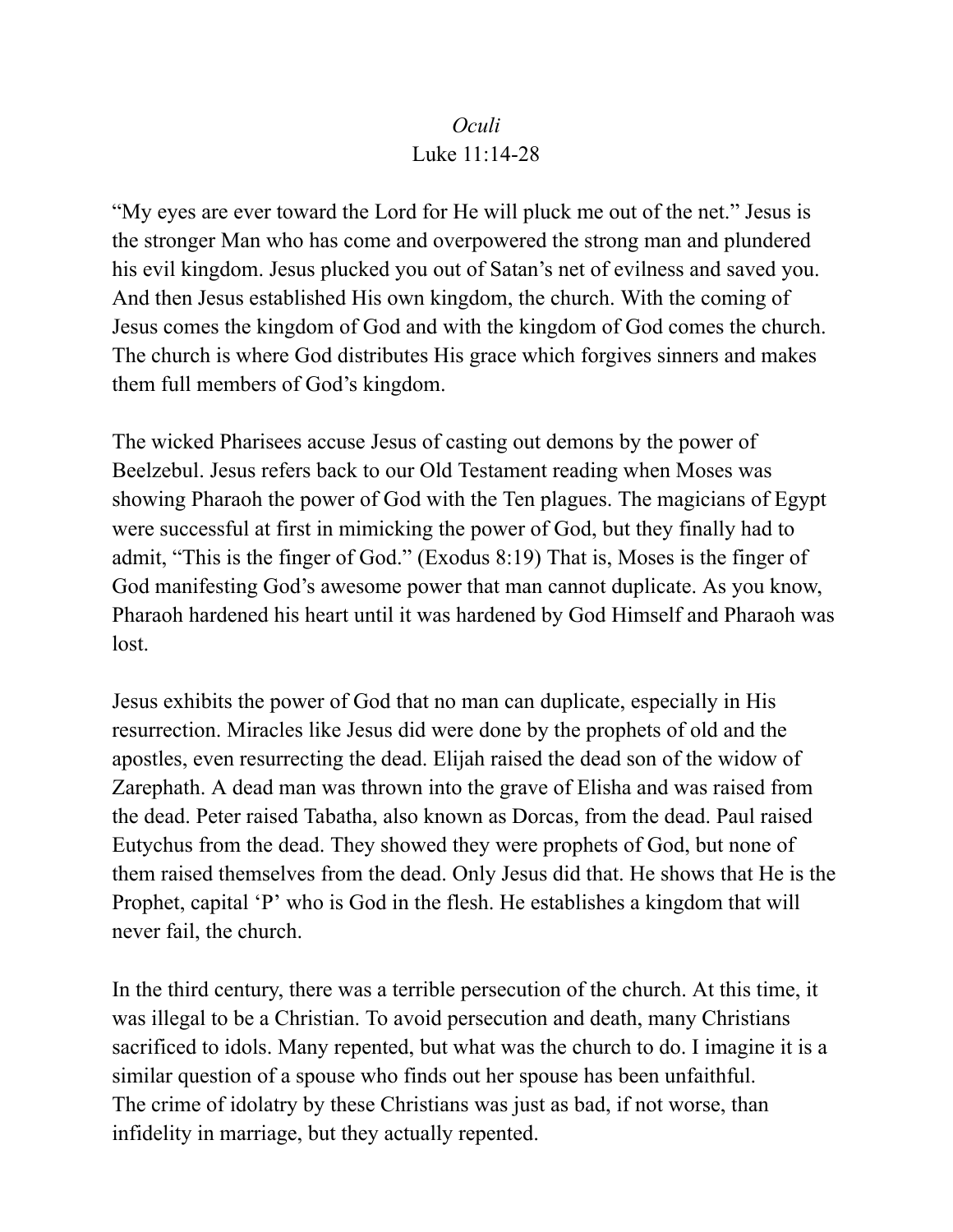A heresy arose out of this time that wanted to keep these repentant Christians outside of the church, and naturally splinter churches arose. Novatian was the bishop who headlined this heresy. The church eventually disciplined Novatian and order was restored to the church. A great quote came out of this troubled time. Cyprian said, "No one can have God for his Father, who does not have the church for his mother." <sup>1</sup> Cyprian was defending the united, catholic, church. At this time there was not really a "Western" or "Eastern" church as we think about it today. There were five geographical centers of Christianity and the bishops of each geographical center were hypothetically equal.

I bring this up to highlight that, at one point in our history, there was the semblance of a united church. East and West divided in 1054 A.D. The Western church shattered in 1517 A.D, or however you want to date the Reformation. In the eyes of the world, the church appears to be a house divided. The church, more often than not, is united by charisma and family ties, instead of Christ who is its head. This is a question that has plagued the church since the beginning and will continue to plague the church until Christ returns. I believe it's an important question to ask, "What is the Church?"

This question is important because we should be concerned whether we're in the right church or not! Sadly, many Christians move for college or work and rarely give a thought to whether there is a good church there or not. It's much better that you go to a mediocre college or work a mediocre job and go to a great church than the opposite. I have heard accounts of many Christians who have moved and have been sorry because there wasn't a good church there. So, what is a great church? There are many ways we can approach this question. I want to approach it from a treatise Dr. Luther wrote in 1539 called "On the Councils and the Church." (AE 41) He's wrestling with the question of authority in the church. In it, he looks at the marks of the people of God, or the marks of the church.

"First, the holy Christian people are recognized by their possession of the holy word of God." (AE 41, pg. 148) I love that. It's so Lutheran, isn't it? To be a people of God, you must have the Word of God. The Word of God is our authority in the church. And it is the possession of all Christians. The Elders are reading a great book, "The Hammer of God" right now.

<sup>&</sup>lt;sup>1</sup> Cyprian, "The Unity of the Church."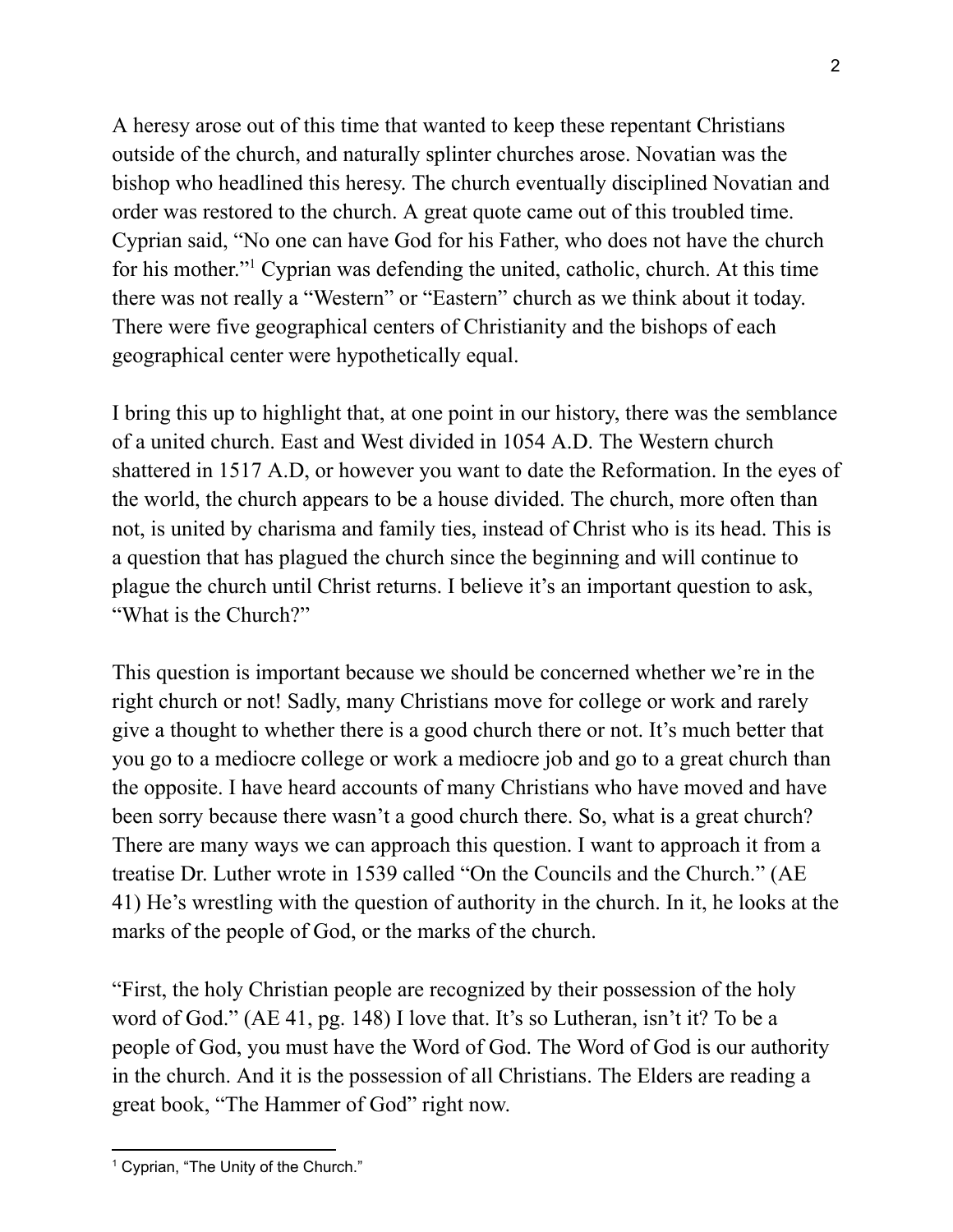The first chapter deals with a guy named Sevonius who just obtained his doctorate of theology. He just received an assignment to a parish so he could get some "real-world" pastoral experience before he continued on in a much more prestigious post. The first night, out of a room full of clergy, his supervisor sends him to a deathbed in the country because his supervisor knew how inexperienced young Sevonius was. And this is the peasantry in Sweden in the early 1800's. He goes and is totally unprepared for the deathbed of a man who is terrified by his sin. He's utterly unable to help this man. He's so overwhelmed, he goes outside to be sick. When he's outside, a lady named Katrina arrives. She is something of a spiritual leader in this small farming community. She gives full-force gospel to the dying man so that he finally reaches peace of conscience. She then has the pastor administer the office of the keys and the Lord's Supper. The man dies in peace. It highlights the wonderful fact that the Word of God belongs to all Christians and not just the clergy. Oh, I might know a little something more than you about Greek or Hebrew, but we have fine translations and you are able to understand the Word of God just as much as I am. The Word of God is a prized possession of the people of God and Jesus attaches a wonderful promise to it:

"Heaven and earth will pass away, but My words will not pass away." (Mt. 24:35)

"Second, God's people or the Christian holy people are recognized by the holy sacrament of baptism, wherever it is taught, believed, and administered correctly according to Christ's ordinance." (AE 41, pg. 151) This is our entrance into the kingdom of God. It is a wonderful gift of God that belongs to all Christians. I like how Luther explains it: "Baptism does not belong to the baptizer, nor is it given to him, but it belongs to the baptized. It was ordained for him by God, and given to him by God, just as the word of God is not the preacher's (except in so far as he too hears and believes it) but belongs to the disciple who hears and believes it; to him is it given." (AE 41, pg. 151) And since it belongs to all in the church, infants are baptized.

Nowadays, the "correct administration" means that Baptism is administered to infants. And now we must face a harsh reality. Many so-called churches today do not baptize infants. And where this is true, they are really not the church. That doesn't mean there aren't Christians in the Baptist church because they do have the word of God which works faith when and where the Holy Spirit wills. But no Christian should go to such a place. They are not building their house on the rock but on sand.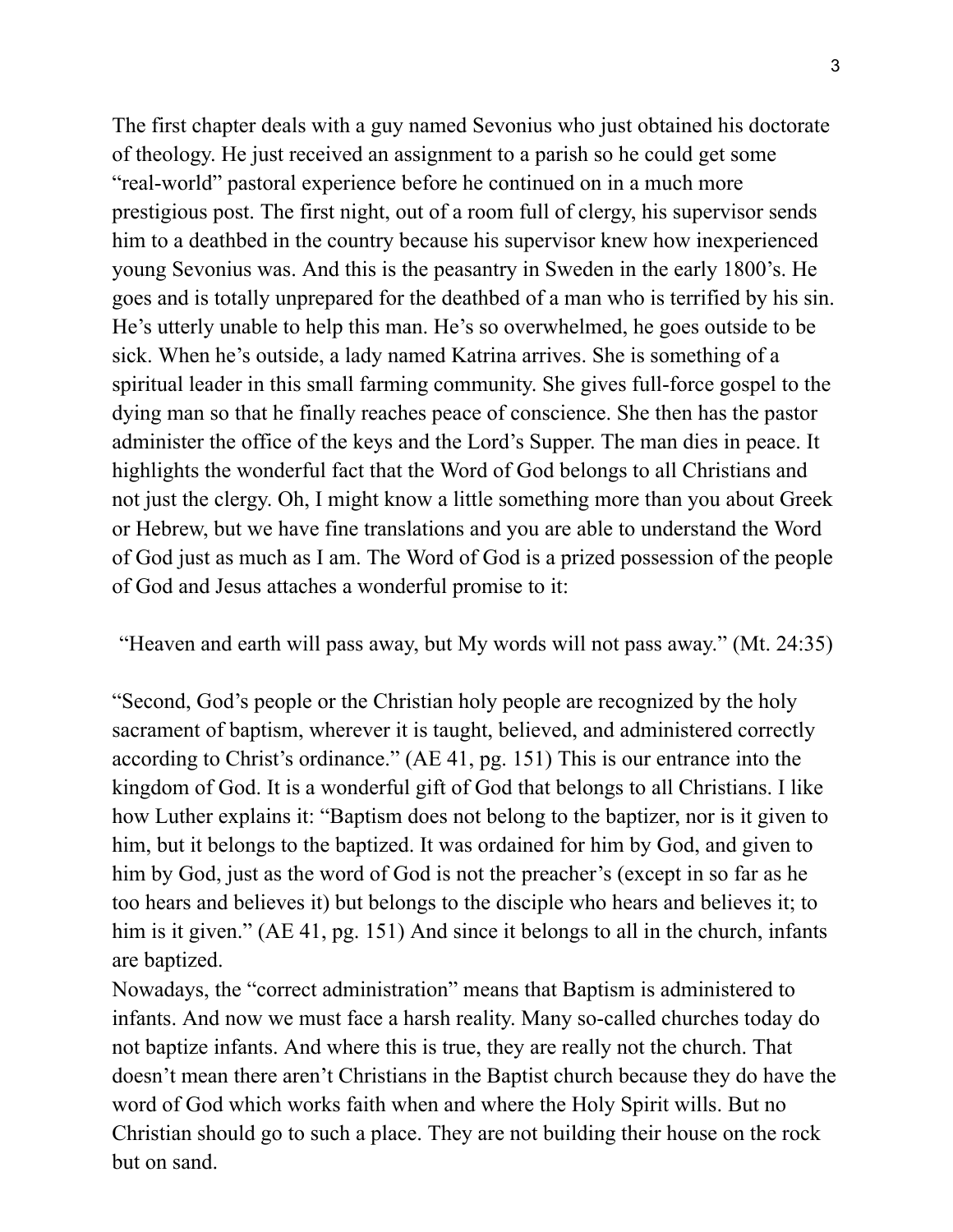"Third, God's people, or Christian holy people, are recognized by the holy sacrament of the altar, wherever it is rightly administered, believed, and received, according to Christ's institution." (AE 41, pg. 152) I don't have to convince you of the wonderful comfort of the Lord's Supper. You know it well. It is the visible grace of God for the sinner beat up by sin, death, and the devil so that he or she might continue in their faith. But Luther rightly emphasizes that it must be administered, believed and received according to Christ's command. Today that means we must continue the historic, loving practice of closed communion. Paul makes abundantly clear that the Lord's Supper is extremely dangerous for someone who takes it wrongly or as if it is nothing special. If we see a toddler reach for a heated element on a stove, would we really not care if he touches it or not? I daresay, we might even yell if we needed to get the toddler's attention so he doesn't hurt himself badly. How much more should we be concerned if someone is doing eternal damage to themselves? Paul doesn't mince words with the Corithians over their misuse of the Lord's Supper: "This is why many of you are weak and ill, and some have died." (1 Corinthians 11:30) At the same time, we rejoice that believing in the presence of the Lord's body and blood for our good is what makes us worthy to partake of His Supper and not any external preparations.

Fourth, God's people or holy Christians are recognized by the office of the keys exercised publicly." (AE 41, pg. 153) This is so much more than corporate confession and absolution that we do before the Divine Service. That is one side of the keys. But there are two sides. Jesus says to the apostles and, therefore, pastors, "If you forgive the sins of any, they are forgiven them; if you withhold forgiveness from any, it is withheld." (Jn 20:23) We love the first part, and rightly so, but we don't like the second part. We actually have a rite in the Pastor's Agenda book for "Excommunication from the Holy Christian Church."

I wonder what would happen if we used this when needed, even if rarely? This is, of course, meant to lead a sinner to repentance. This rite is immediately followed by the rite "Restoration to the Holy Christian Church." Excommunication is never meant to get rid of unrepentant sinners to create some mythical perfect christian community, but to encourage the unrepentant to repent.

"Fifth, the church is recognized externally by the fact that it consecrates or calls ministers, or has offices that it is to administer. There must be bishops, pastors, or preachers, who publicly and privately give, administer, and use the aforementioned four things or holy possessions in behalf of and in the name of the church, or rather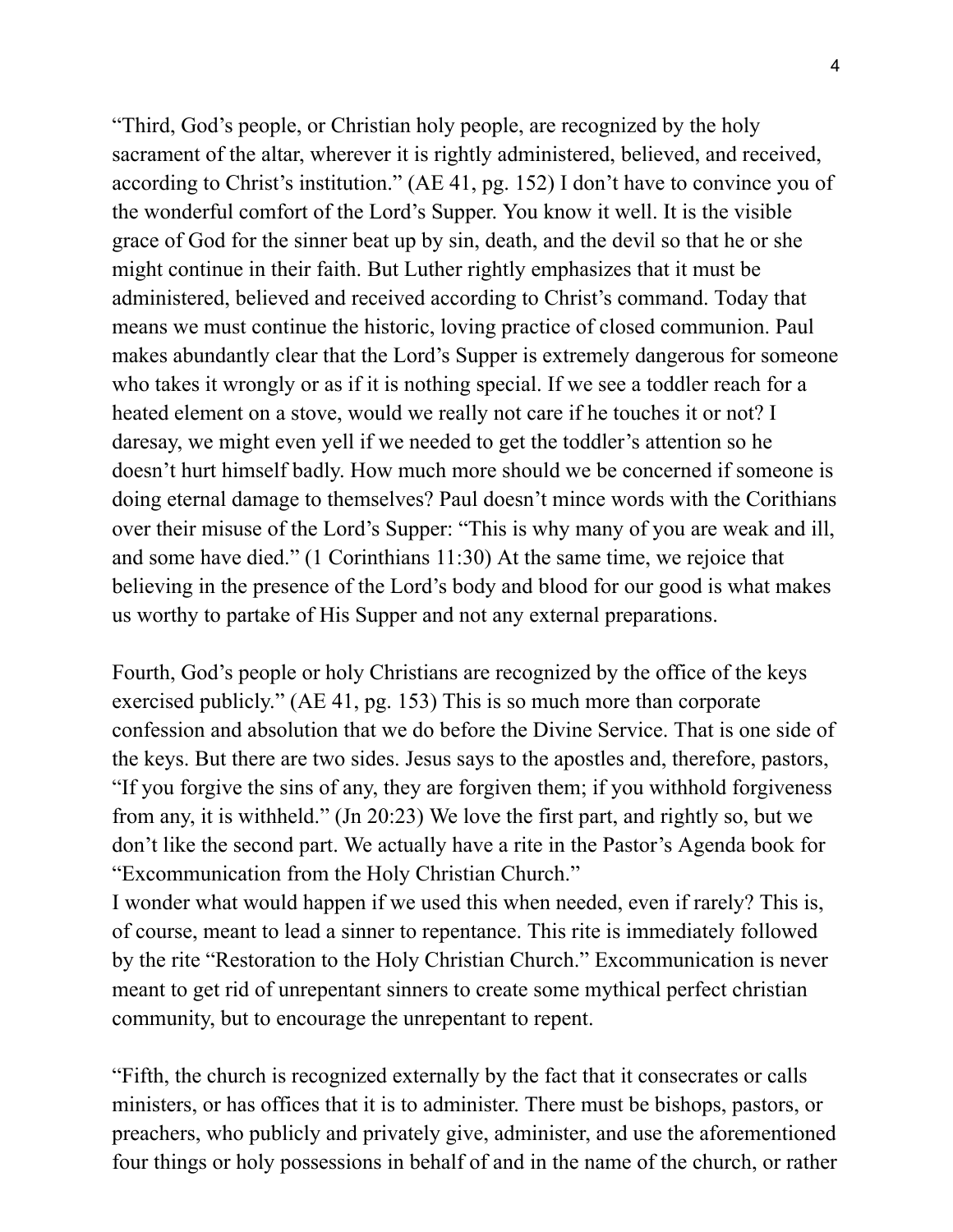by reason of their institution by Christ, as St. Paul states in Ephesians 4 [:8], 'He received gifts among men …'—his gifts were that some should be apostles, some prophets, some evangelists, some teachers and governors, etc. The people as a whole cannot do these things, but must entrust or have them entrusted to one person." (AE 41, pg. 154) I purposely quoted longer on this one than the others. This is not a popular one today. Many find it offensive that a man has this responsibility and privilege. I like how Paul says it, "This is how one should regard us, as servants of Christ and stewards of the mysteries of God." (1 Cor. 4:1) Pastors are servants and stewards. Servants have no authority on their own. Stewards watch over someone else's stuff. It's not theirs. When pastors try to act on their own authority is when real problems occur in the church. There are enough public examples of this, I don't believe I have to elaborate.

"Sixth, the holy Christian people are externally recognized by prayer, public praise, and thanksgiving to God. Where you see and hear the Lord's Prayer prayed and taught; or psalms or other spiritual songs sung, in accordance with the word of God and the true faith; also the creed, the Ten Commandments, and the catechism used in public, you may rest assured that a holy Christian people of God are present." (AE 41, pg. 164) In other words, the church has always done what it has done in Acts 2:42: "They devoted themselves to the apostle's teaching [also known as preaching], and the fellowship [or congregation which is the Bible Word for church], to the breaking of the bread [also known as the Lord's Supper], and the prayers." We rightly understand that our praise and thanksgiving always comes in response to God's good gifts of grace received in Word and Sacrament. Far too many so-called Christian churches focus on the praise part. When you focus on *Gottesdienst* or God's service to you, the praise and thanksgiving happen naturally.

"Seventh, the holy Christian people are externally recognized by the holy possession of the sacred cross. They must endure every misfortune and persecution, all kinds of trials and evil from the devil, the world, and the flesh (as the Lord's Prayer indicates) by inward sadness, timidity, fear, outward poverty, contempt, illness, and weakness, in order to become like their head, Christ." (AE 41, pg. 164) To the eyes of the world, Christians and the church look weak and afflicted. God has so many amazing promises for His people. Many young and immature Christians get caught up in these promises and expect life to go really well. The mature Christian knows that if you stand with Christ, you will suffer.